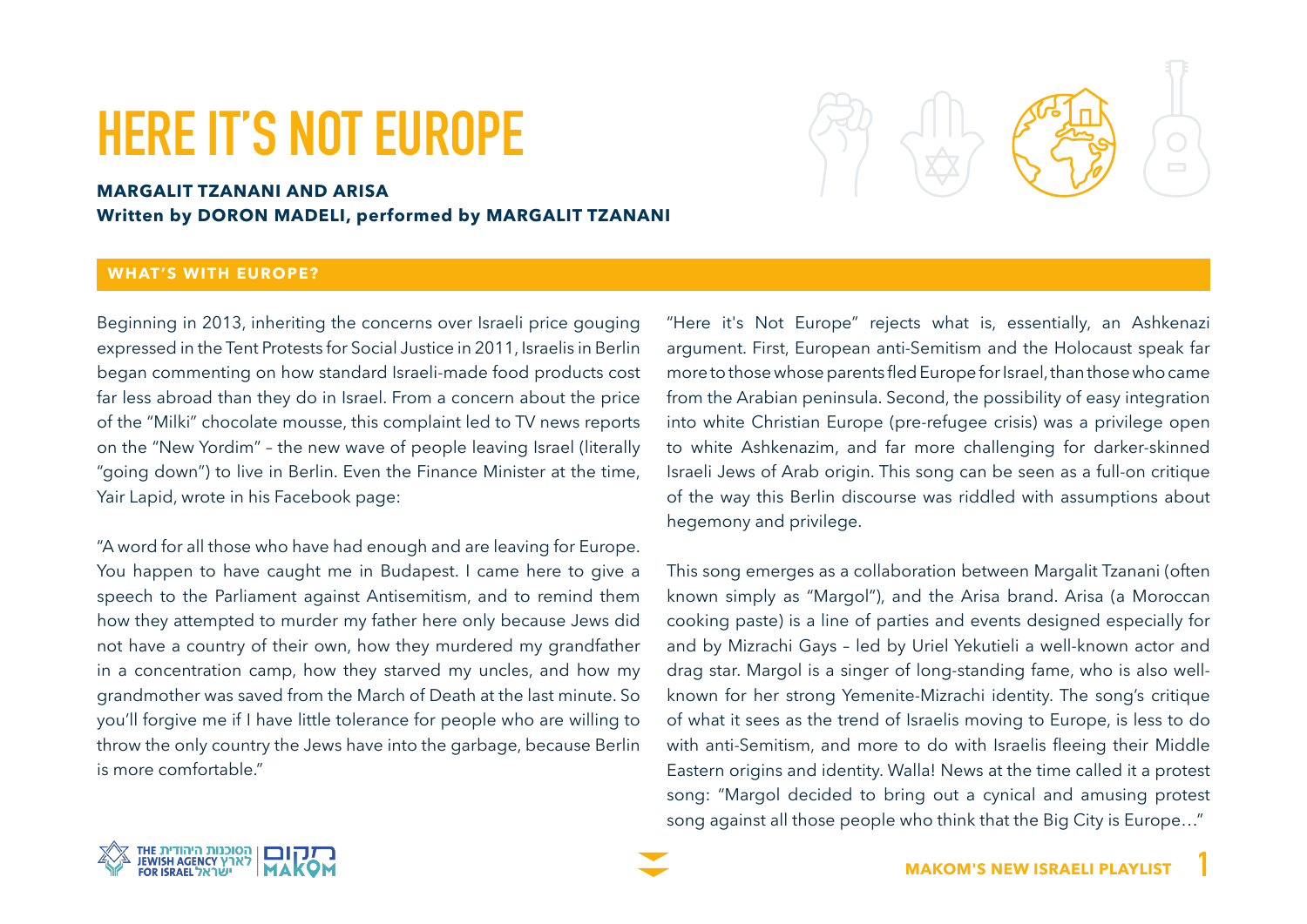Madame Rothschild<sup>1</sup>, had enough of Tel Aviv? Hilton was too full, you went off to Paris Came home with the scent of Chanel Back to Ben Yehuda Street, don't get mixed up

Miss Hipster, nu, how's Berlin? Fitting in easily with the Germans?<sup>2</sup> You don't want to hear any more left-right<sup>3</sup> So gutte nacht, auf wiedersehn

Here it ain't Europe Here it's Israel - get used to it Kapara<sup>4</sup>, hey, it ain't Europe here Here it's balagan, the Old Middle East

Everywhere you feel like Miss Universe And work hard with the non-lews to assimilate And vou have a start-up thanks to a Jewish brain You wish for a Spanish passport<sup>5</sup>

In The Beginning we were created Wild Americans with an Arab sense of honor<sup>6</sup> It'll do you no good to keep cursing You're addicted! To Israel!

Here it ain't Europe Here it's Israel - get used to it Kapara, hey, it ain't Europe here Here it's balagan, the Old Middle East

Hands up! Hands in the airl *G'veret Rotshild nim'as meTel Aviv?* Tzafuf b'Hilton, nasa't l'Pariz *Chazart habayta im reyach shel Chanel L'Ben Yehuda, lo l'hitbalbel* 

*G'veret Hipster, nu eych b'Berlin?* At mishtalevet yafeh im Germanim? At lo rotzah yoter lishmo'a smol-yamin Az qutte nacht, auf viderzehn

Po zeh lo Iropa  $P$ o zeh Yisra'el, tatchil l'hitragel *Kapara, hopa, po zeh lo Iropa Po zeh balagan, mizrach tichon yashan* 

Bechol makom at margisha kmo miss tevel *Umakpida im hagoyim l'hitbolel V'yesh lach start-ap ki hamo'ach Yehudi* At m'yachelet l'darkon hasfaradi

*im'mufra otanu bara Mibreshit aravim shel kavod im Amerikayim* Lo ya'azor lach shetamshichi l'kalel At mechora *l'Yisra'ell* 

Po zeh lo Iropa  $P$ o zeh Yisra'el, tatchil l'hitragel *Kapara, hopa, po zeh lo Iropa Po zeh balagan, mizrach tichon yashan* 

*hayadayim et Tarimu !avir'ba Yadayim*

ּגְ בֶ רֶ ת רֹוטְ ׁשִ ילְ ד, נִמְ ָאס מֵ תֵ ל ָאבִ יב? צָפּוף ּבְ הִ ילְטֹון, נָסַ עַּתְ עַד לְּפָ רִ יז חָ זַרְ ּתְ הַ ּבַ יְתָ ה עִ ם רֵ יחַ ׁשֶ ל ׁשַ אנֶל לְּבֶ ן יְהּודָ ה, ל ֹא לְ הִ תְ ּבַ לְּבֵ ל

<mark>ְגְבֶרֶת הִיְפְּסְטֵר, נוּ אֵיךְ בְּבֶּךְלִי</mark>וְ? ַ אִתְּ מִשְׁתַּלֶּבֶת יַפֶה עִם גֵּרְמַנִים? ּאַתָּ לֹא רוֹצֵהּ יוֹתֵר לִשְׁמֹעַ שְׂמֹאל-יַמִין ָאז ּגֻטֶ ע-נַאכְט וְאׇ ּוף וִּיְּדֶ רזֵין

> ּפֹה זֶה לֹא אֵירוֹפֵּה ּפֹה זֶה יִׂשְ רָ אֵ ל, ּתַ תְ חִ יל לְ הִ תְ רַ ּגֵל ּכָפְ רָ ה, הֹוּפָ ה, ּפֹה זֶה ל ֹא אֵ ירֹוּפָ ה ּפֶ ה זֶה ּבַ לַאגׇן, מִ זְרָ ח ּתִ יכֹון יָׁשַ ן

ָ בְּכַל מַקוֹם אַתְ מַרְגִישַׁה כְּמוֹ מִיס תָּבַל ּומַ קְ ּפִ ידָ ּה עִ ם הֲגּויִים לְ הִ תְ ּבֹולֵל וְיֵשׁ לָךְ סְטַארְט אַפָּ כִּי הַמּוֹחַ יְהוּדִי ַאָתָ מְיַחֶלֶת לְדַרְכּוֹן הַסְפָרַדִּי

> מִ ּבְ רֵ אׁשִ ית ּבָ רָ א אֹותָ נּו מֻ פְ רָ עִ ים אמריקאים עם כּבוֹד שַׁל עַרבִים לֹא יַעֲזֹר לָךָ שֶׁתַּמְשִׁיכִי לְ<mark>קַ</mark>לֵּל ַאַתְ מְכוּרָה! לְיִשְׂרָאֵל!

> ּפֹה זֶה לֹא אֵירוֹפֵּה ּפֹה זֶה יִׂשְ רָ אֵ ל, ּתַ תְ חִ יל לְ הִ תְ רַ ּגֵל ּכָפְ רָ ה, הֹוּפָ ה, ּפֹה זֶה ל ֹא אֵ ירֹוּפָ ה ּפֶ ה זֶה ּבַ לַאגׇן, מִ זְרָ ח ּתִ יכֹון יָׁשַ ן

> > ּתָ רִ ימּו אֶ ת הַ ּיָדַ יִם! יָדַ יִם ּבָ אֲוִיר!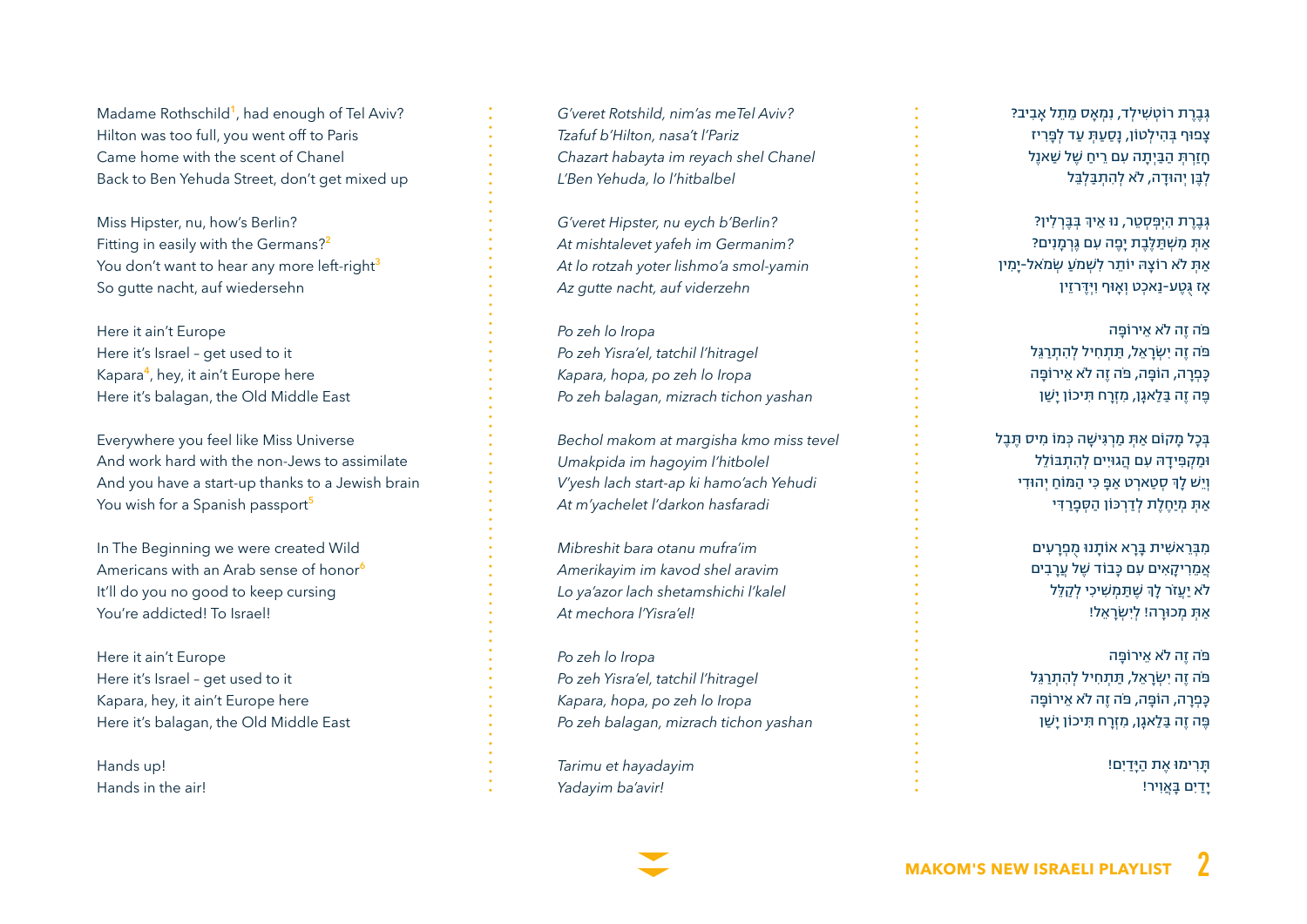I recognize you from afar Deep in your heart you are still a child of G-d You're not from London or from Amsterdam Your look my dear, is from Bat Yam...<sup>7</sup>

Here it ain't Europe Here it's Israel - get used to it Kapara, hey, it ain't Europe here Here it's balagan, the Old Middle East *mimerchakim otach zaha'm Ani* Amok balev at od yalda shel elokim *Amsterdam oh miLondon lo At Hawedge shelach motek hu miBat Yam!* 

Po zeh lo Iropa  $P$ o zeh Yisra'el, tatchil l'hitragel *Kapara, hopa, po zeh lo Iropa Po zeh balagan, mizrach tichon vashan* 

אֲנִי מְזַהָה אוֹתָךְ מִמְרַחֲ<mark>קִים</mark> עָמֹק ּבַ ּלֵב ַאּתְ עֹוד יַלְ ּדָ ּה ׁשֶ ל אֱל ֹקִ ים ַאַתָּ לֹא מִלּוֹנְדוֹן אוֹ אַמְסְטֶרְדַם הוֶודְג' שֶׁלָּךְ מוֹתֵק הוּא מִבַּת יָם!

> ּפֹה זֶה לֹא אֵירוֹפֵּה ּפֹה זה יִשׂראל, תִּתְחִיל להִתְרְגֵל ּכָפְ רָ ה, הֹוּפָ ה, ּפֹה זֶה ל ֹא אֵ ירֹוּפָ ה ּפֶ ה זֶה ּבַ לַאגׇן, מִ זְרָ ח ּתִ יכֹון יָׁשַ ן

#### **FOOTNOTES**

- **1.** Rothschild is the name of a central boulevard in Tel Aviv, where all the best cappuccino is to be had. It also resonates with the Baron Rothschild, whose family name is associated with wealth. (When Fiddler on the Roof is performed in Hebrew, "If I were a rich man" is sung as "If I were Rothschild".) The implication is that "Madam Rothchild" is a yuppie funded by her parents' dollars.
- **2.** The implication is that Miss Hipster is not at all fitting in with the Germans. She is too dark-skinned for that.
- **3.** She is fleeing the headache of the political left-right divide.
- 4. Kapara. In traditional Judaism, the Kapara (emphasis on the final syllable) is the sacrificial chicken that takes on one's sins in the High Holidays. In popular Israeli slang, Kapara (emphasis on the second syllable) is a term of endearment used primarily by Mizrachi Jews,

implying you are so precious one might die for you.

- 5. In 2015 the Spanish government passed a long-discussed law, to invite all descendants of Jews who were expelled from Spain in the 15th century, to reapply for citizenship. Most Mizrachim are of Spanish Jewish descent (Sefardim). An Israeli Jew looking to gain a Spanish passport is most likely a Mizrachi Jew.
- 6. The majority of Israeli Jews have their origins in Arab lands.
- 7. Using hard-core LGBT+ slang for "look", the song reminds its subject that she is from Bat Yam. She does not look like one of the elite from North Tel Aviv: she has the look of a Mizrachi woman from the working-class suburb, Bat Yam.